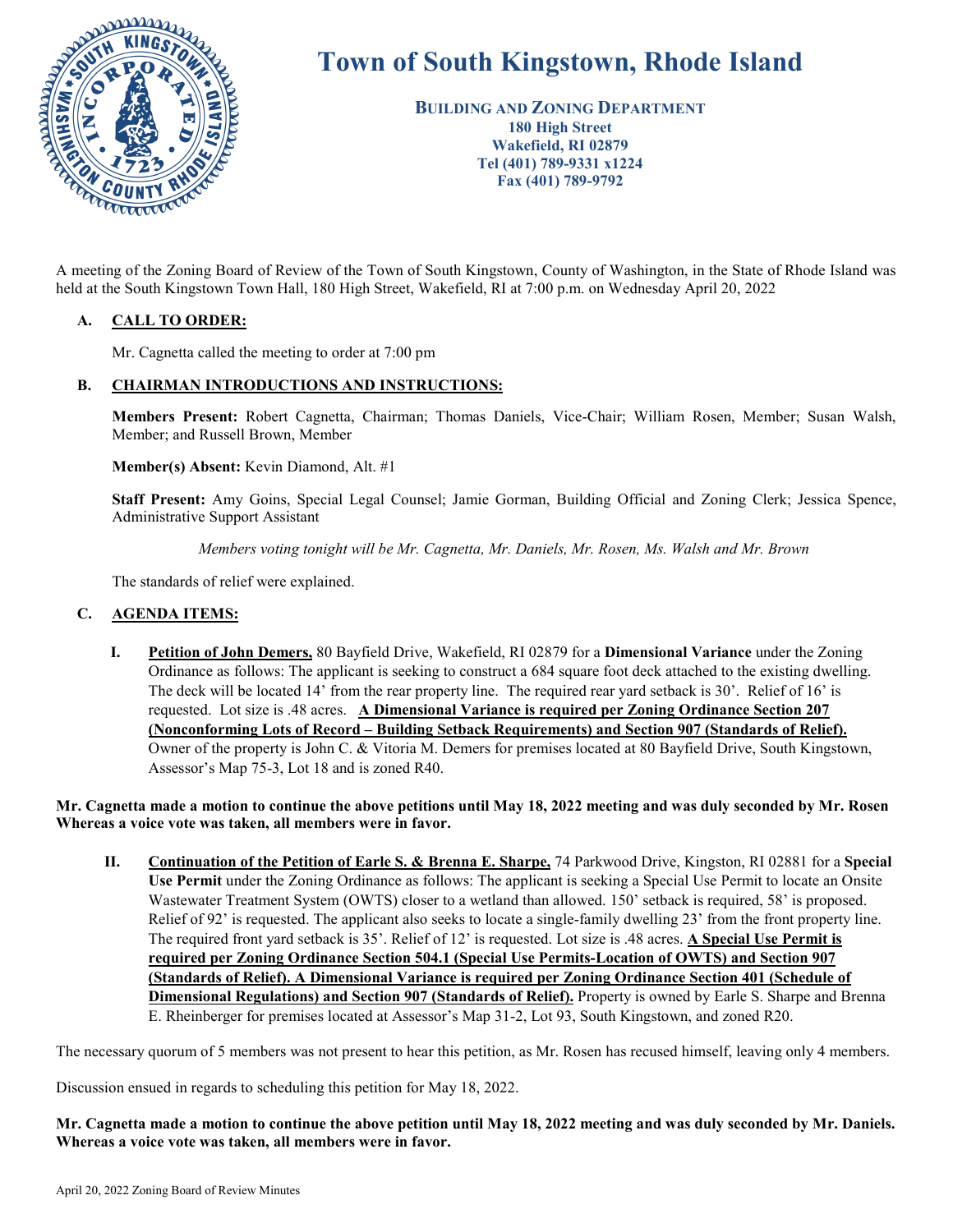**III. Petition of Patrick Quinn,** 23 Fire Lane #4, Wakefield, RI 02879 for a **Special Use Permit** under the Zoning Ordinance as follows: The applicant is seeking to construct a 12'9" x 30' addition to the existing detached garage. The parcel of land that this garage is located on is non-conforming due to the number of residential structures on the same parcel. A Special Use Permit is required for any addition, enlargement, expansion or intensification of nonconforming use. Lot size is 70 acres. **A Special use permit is required per Zoning Ordinance Section 203 (Special Use Permit for Addition, Enlargement, Expansion or Intensification) and 907 (Standards of Relief).** Owner of land is Jerry Brown Farm Association, Inc., and the owner of the dwelling is Randi A. & Patrick N. Quinn for premises located at 23 Fire Lane Four, South Kingstown, Assessor's Map 82-1, Lot 1-7 and is zoned R80. **2. TD, SW, ALL IN FAVOR** 

The above petition will be continued until May 18, 2022 as the legal notices were not mailed prior to the mailing deadline.

# **Mr. Daniels made a motion to continue the above petition until May 18, 2022 meeting and was duly seconded by Ms. Walsh. Whereas a voice vote was taken, all members were in favor.**

**IV. One-Year Extension request for the Petition of Timothy O'Neill,** 235 Middlebridge Road, Wakefield, RI 02879 for a **One-Year extension of a Dimensional Variance** granted on March 17, 2021 and recorded in South Kingstown Land Evidence Book 1785 and Pages 789-790 on April 6, 2021 under Zoning Ordinance Section 910A ( One-year time limit and one-year extension). Owner of the property is Timothy P & Kirsten O'Neill for premises located at 235 Middlebridge Road, South Kingstown, Assessor's Map 43-4, Lot 15 and zoned R20.

All the documents were entered into record.

There was no discussion.

There was no one present who wished to speak.

Whereas a motion was made.

# **The Motion is as Follows:**

#### **The following motion, made by Mr. Daniels and duly seconded by Mr. Rosen Motion passed unanimously: Vote 5-0 (T. Daniels-Aye, W. Rosen-Aye, S. Walsh-Aye, R. Brown-Aye, R. Cagnetta-Aye)**

At a meeting held on April 20, 2022 regarding the One-Year Extension request for the Petition of Timothy O'Neill, 235 Middlebridge Road, Wakefield, RI 02879 for a One-Year extension of a Dimensional Variance granted on March 17, 2021 and recorded in South Kingstown Land Evidence Book 1785 and Pages 789-790 on April 6, 2021 under Zoning Ordinance Section 910A (One-year time limit and one-year extension). Owner of the property is Timothy P & Kirsten O'Neill for premises located at 235 Middlebridge Road, South Kingstown, Assessor's Map 43-4, Lot 15 and zoned R20.

# **The following individuals spoke as representatives of the applicant:**

There was no one present

#### **There was no one present and spoke in either in favor of or opposition to the petition.**

#### **The following materials were entered into the record:**

- Correspondence for a continuation request received March 5, 2022 from Timothy O'Neill
- Cover letter and decision (3 pages) recorded in South Kingstown Land Evidence Book 1785 & Pages 789-790

#### **Findings of Fact:**

The Board finds that the request for a one-year extension of time on the previously granted Dimensional Variance (South Kingstown Land Evidence Book 1785 & Pages 789-790) should be granted. The applicant has submitted a written request and for cause shown and has met all of the criteria set forth in in Section 910 (A) of the Zoning Ordinance prior to the expiration of the initial one-year period. This one-year extension shall expire on April 6, 2023 if the necessary legal building permit has not been issued prior to this expiration date.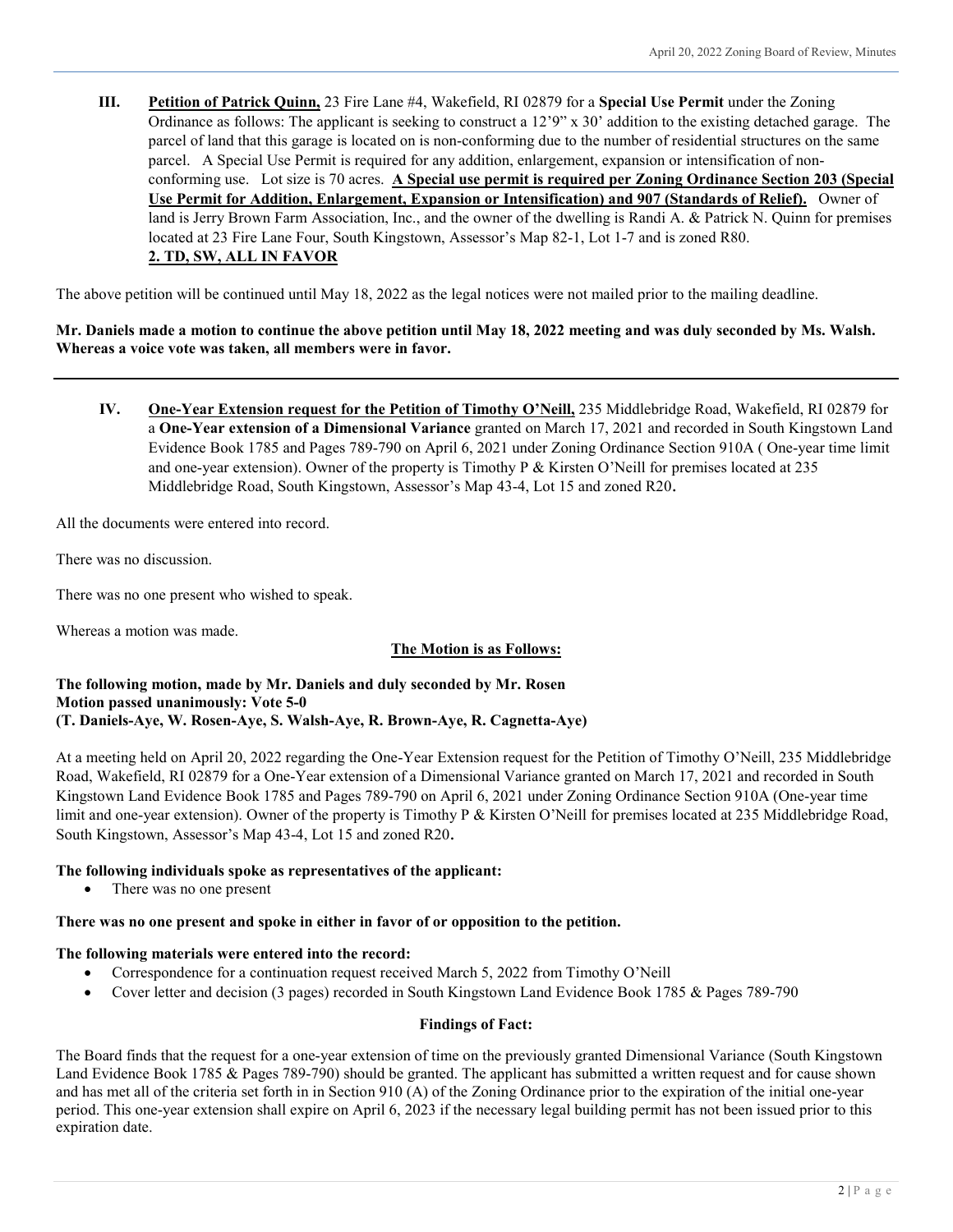#### **The decision is subject to the following conditions.**

- There are no conditions upon this decision.
	- **V. Petition of Patrick McCloskey,** 963 Wordens Pond Road, Wakefield, RI 02879 for a **Dimensional Variance** under the Zoning Ordinance as follows: The applicant is seeking to construct a 24' x 32' addition to the existing dwelling. The addition will be located 8'7" from the side property line. The required side yard setback is 40'. Relief of 31'5" is requested. Lot size is 1 acre. **A Dimensional Variance is required per Zoning Ordinance Section 207 (Nonconforming Lots of Record – Building Setback Requirements) and Section 907 (Standards of Relief).** Owner of the property is Kevin J. McCloskey for premises located at 963 Wordens Pond Road, South Kingstown, Assessor's Map 59-2, Lot 61 and is zoned R80.

All the documents were entered into record.

Patrick McCloskey was present and sworn in.

Mr. McCloskey testified that he is proposing to add on an addition to accommodate his family. The existing house is non-conforming on the lot and the location of the septic further hinders where the addition can be located. The existing house is less than 500 sf with one bedroom and his family has grown since the house was originally built. They are hoping to remain in the house during construction so they are not able to build up and if they moved the design closer to the driveway, it would disturb the existing house. The abutting neighbor is Camp Jori and they are located quite a distance from where the camp operates.

Board questions ensued.

The Board had no further questions.

There was no one in the audience who wished to speak.

Whereas a motion was made.

# **The Motion is as Follows:**

#### **The following motion, made by Mr. Rosen and duly seconded by Ms. Walsh Motion passed unanimously: Vote 5-0 (W. Rosen-Aye, S. Walsh-Aye, T. Daniels-Aye, R. Brown-Aye, R. Cagnetta-Aye)**

At a meeting held on April 20, 2022 regarding the Petition of Patrick McCloskey, 963 Wordens Pond Road, Wakefield, RI 02879 for a Dimensional Variance under the Zoning Ordinance as follows: The applicant is seeking to construct a 24' x 32' addition to the existing dwelling. The addition will be located 8'7" from the side property line. The required side yard setback is 40'. Relief of 31'5" is requested. Lot size is 1 acre. A Dimensional Variance is required per Zoning Ordinance Section 207 (Nonconforming Lots of Record – Building Setback Requirements) and Section 907 (Standards of Relief). Owner of the property is Kevin J. McCloskey for premises located at 963 Wordens Pond Road, South Kingstown, Assessor's Map 59-2, Lot 61 and is zoned R80.

# **The following individuals spoke as representatives of the applicant:**

Patrick McCloskey

#### **There was no one present who spoke either in favor of or opposition to the petition.**

#### **The following materials were entered into the record:**

- Application signed and dated March 11, 2022; Owner Authorization signed and notarized March 11, 2022; Exterior Perspectives (A0.1), Proposed Site Plan (A1.1), First Floor Plan (A2.1) and Elevations (A3.1) prepared by Beasley Woodworks and dated March 3, 2022
- 200' Radius Map and Abutter's List; Legal Notice; Proof of Certified Mailings and Notarized Affidavit of Mailing

# **Findings of Fact:**

1. The Board finds that the hardship from which the applicant seeks relief is due to the unique characteristics of the subject land or structure and not to the general characteristics of the surrounding area; and is not due to a physical or economic disability of the applicant, excepting those physical disabilities addressed in  $\S$  45-24-30(16), because the proposed addition can only be located in this particular spot due to the location of the existing house and the existing septic system on an already non-conforming lot.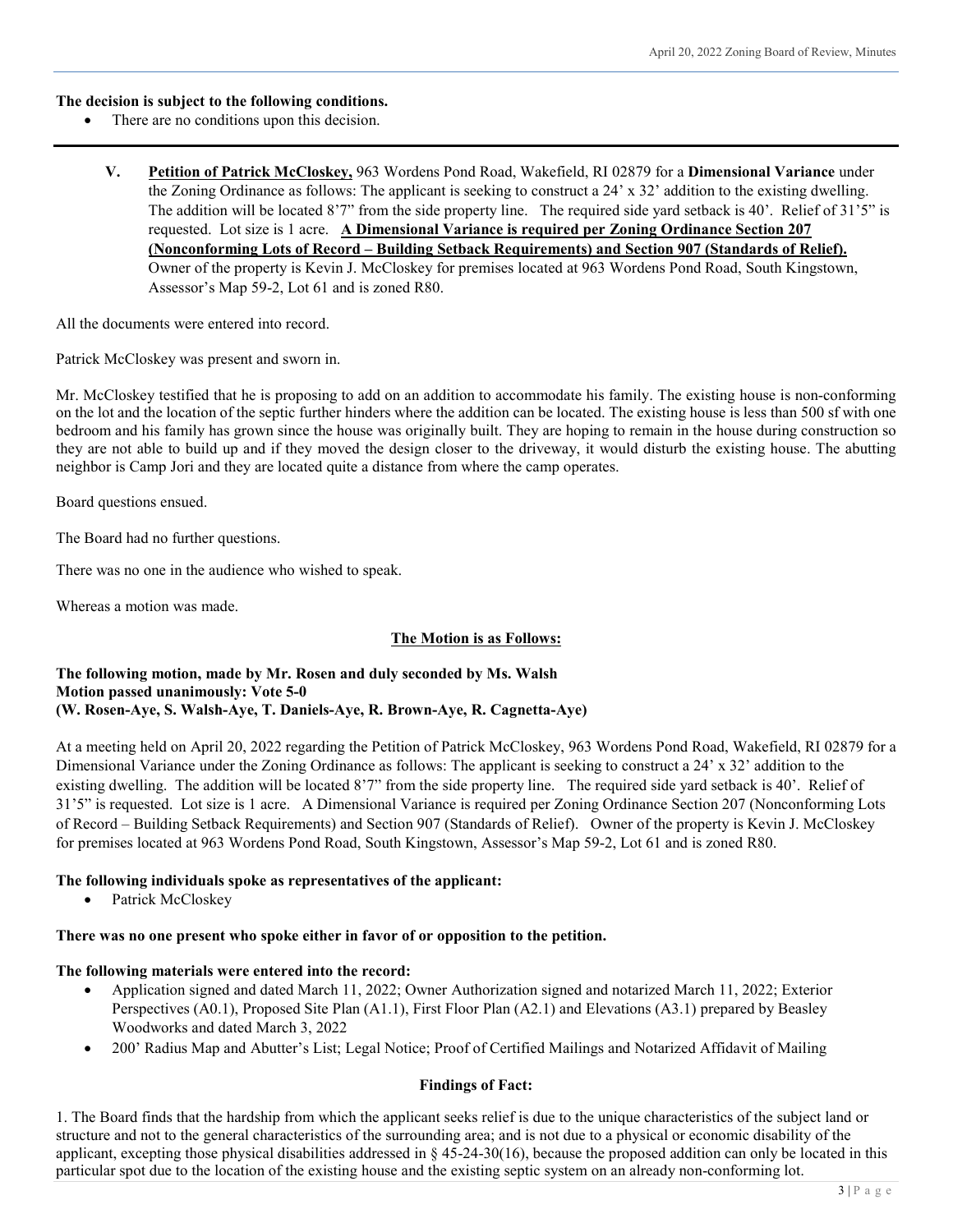2. The Board finds that that the hardship is not the result of any prior action of the applicant and does not result primarily from the desire of the applicant to realize greater financial gain, because the applicant is simply looking to expand the current one-bedroom home to accommodate his family of four.

3. The Board finds that the granting of the requested variance will not alter the general character of the surrounding area or impair the intent or purpose of the zoning ordinance or the comprehensive plan upon which the ordinance is based, because the existing home is located in the woods and the proposed design will stay in accordance with the rural character of the property and the surrounding area.

4. The Board finds that the relief to be granted is the least relief necessary, because the applicant is proposing a modest addition on an already modestly sized one-bedroom home.

5. The Board finds that that the hardship suffered by the owner of the subject property if the dimensional variance is not granted amounts to more than a mere inconvenience, because currently the existing home is too small to meet the needs of the applicant's family.

**\_\_\_\_\_\_\_\_\_\_\_\_\_\_\_\_\_\_\_\_\_\_\_\_\_\_\_\_\_\_\_\_\_\_\_\_\_\_\_\_\_\_\_\_\_\_\_\_\_\_\_\_\_\_\_\_\_\_\_\_\_\_\_\_\_\_\_\_\_\_\_\_\_\_\_\_\_\_\_\_\_\_\_\_\_\_\_\_\_\_\_\_\_\_\_\_\_\_\_\_\_**

# **Approval is conditional subject to the following conditions**:

- There are no conditions upon this approval.
	- **VI. Petition of South County Habitat for Humanity,** 1555 Shannock Road, Charlestown, RI 02813 for a **Special Use Permit** under the Zoning Ordinance as follows: The applicant is seeking a Special Use Permit to locate an Onsite Wastewater Treatment System (OWTS) within 150' of a wetland. The OWTS will service a proposed three (3) bedroom dwelling. On March 1, 2022 the Conservation Commission granted favorable advisory opinion for the OWTS location. Lot size is 1.5 acres. **A Special Use Permit is required per Zoning Ordinance Section 504.1 (Special Use Permits-Location of OWTS) and Section 907 (Standards of Relief).** Property is owned by Habitat for Humanity for RI for premises located at South Kingstown Assessor's Map 24, Lot 6, and zoned R40.

All documents were entered into record.

Attorney Sandford J. Resnick was present for the applicant.

Mr. Resnick stated that this lot meets all of the requirements of the Zoning Ordinance with the exception of the 150' sf from the OWTS system. They received a positive recommendation from the Conservation Commission.

Patrick Freeman, reviewed his C.V. and was recognized as an expert in civil engineering.

Mr. Freeman gave testimony in regards to the location of the proposed OWTS on the site and the current site conditions. Mr. Freeman indicated that they prepared the site plan and that the lot meets all of the setback requirements and that the wetlands have been flagged. He then described the extent and conditions of the wetlands located on site. He indicated that they have received the RIDEM OWTS permit approval. Mr. Freeman then explained the limited building envelope on the site due to the location of the wetlands. The proposed OWTS meets all of the standards of the Zoning Ordinance Section 504.1. He then explained in detail the proposed OWTS specifications and the proposed Storm Water Management Plan. There will be no net increase in storm water runoff and any runoff will be directed into the stream and directed around the proposed OWTS system. The proposed OWTS has been located as far as possible from the wetlands. There is no impact on ingress or egress to the lot. There is sufficient space on the property for trash and/or storage. There is a proposed private well that will be located north-westerly of the proposed house.

Mr. Freeman spoke about the Conservation Commission's Advisory Opinion and their request to substitute the compost component within the rain garden with a substitute that doesn't have any nutrient load. He indicated that he has since spoken with RI DEM and that they will approve the substitution of hard wood mulch or shredded wood and if the Board wishes this would be an acceptable condition in the granting of this Special Use Permit.

Board questions ensued.

Mr. Freeman delineated the distances to the wetland edge and that due to the proximity of the private drinking water well this is the only location that the OWTS can be located while still remaining at the greatest distance from the wetlands.

Discussion ensued regarding the driveway location. Mr. Freeman explained that it is a pre-existing gravel drive that is between the stone wall and an existing guard rail that the RI DOT has asked that this driveway not be disturbed. There is an existing tree line and a clearing on the existing lot. The proposed house will be built on either a slab or crawl space due to an 18" water table. The well will be located just off the road and on the corner of the wetlands edge.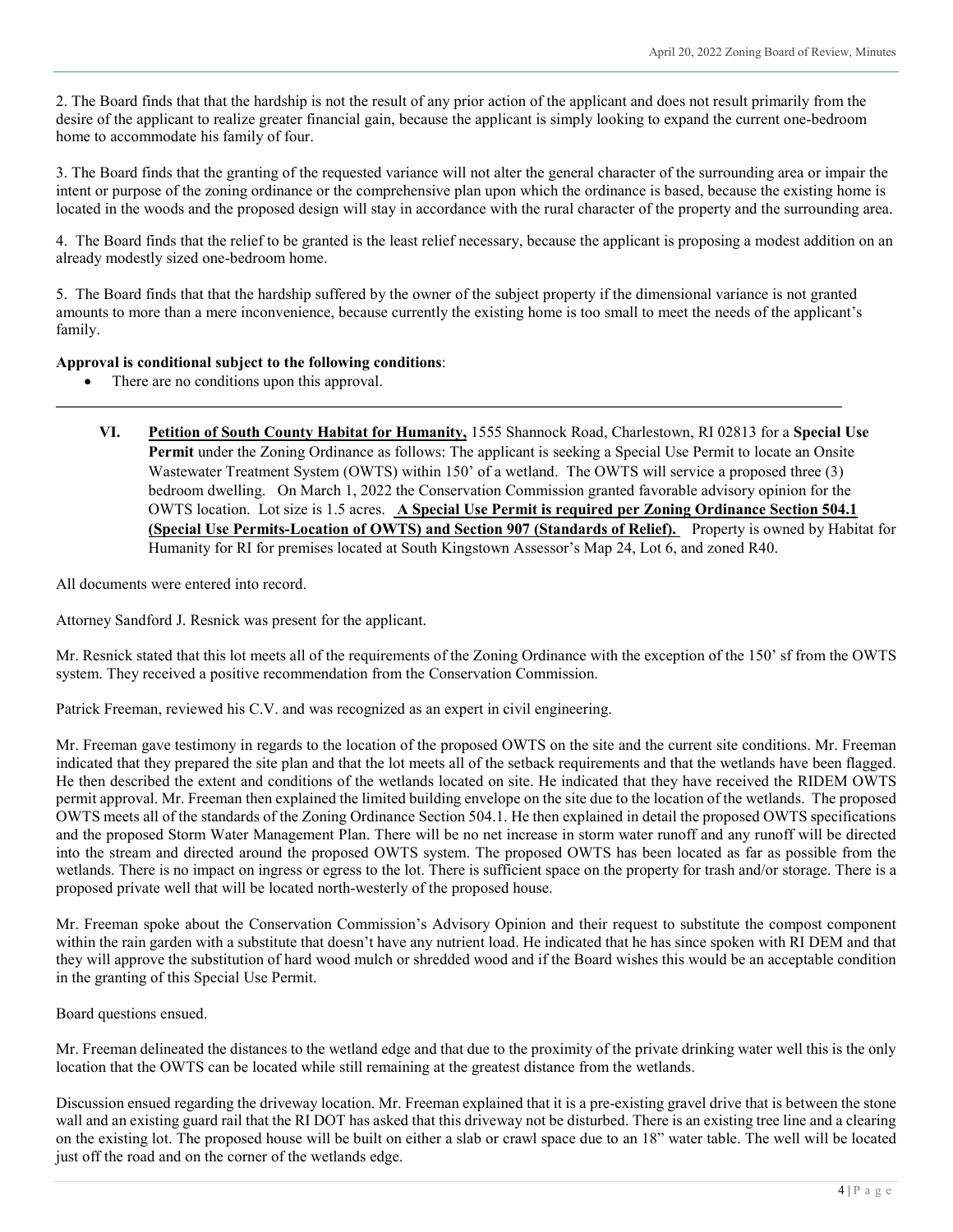Mr. Resnick had no further testimony and stated that Colin Penney from South County Habitat for Humanity is present if the Board has any questions.

#### The Board had no further questions.

There was no one in the audience who wished to speak.

There was no further discussion.

Whereas a motion was made.

# **The Motion is as Follows:**

# **The following motion, made by Mr. Daniels and duly seconded by Mr. Brown Motion passed unanimously 5-0 (T. Daniels-Aye, R. Brown-Aye, W. Rosen-Aye, S. Walsh-Aye, R. Cagnetta-Aye)**

At a meeting held on April 20, 2022 regarding the Petition of South County Habitat for Humanity, 1555 Shannock Road, Charlestown, RI 02813 for a Special Use Permit under the Zoning Ordinance as follows: The applicant is seeking a Special Use Permit to locate an Onsite Wastewater Treatment System (OWTS) within 150' of a wetland. The OWTS will service a proposed three (3) bedroom dwelling. On March 1, 2022 the Conservation Commission granted favorable advisory opinion for the OWTS location. Lot size is 1.5 acres. A Special Use Permit is required per Zoning Ordinance Section 504.1 (Special Use Permits-Location of OWTS) and Section 907 (Standards of Relief). Property is owned by Habitat for Humanity for RI for premises located at South Kingstown Assessor's Map 24, Lot 6, and zoned R40.

# **The following individuals spoke as representatives of the applicant:**

- Attorney Sanford Resnick
- Patrick Freeman, P.E.

# **There was no one present who spoke either in support of or opposition to the petition.**

# **The following materials were entered into the record:**

- Application signed and dated March 7, 2022; Owner Authorization signed and notarized March 9, 2022; Conservation Commission OWTS Advisory Opinion to the Zoning Board (2 pages) dated March 2, 2022; Engineer's Narrative (9 pages) prepared by Patrick J. Freeman, P.E. and dated March 4, 2022; Site Plan (2 pages) prepared by Matthew J. Cotta, P.L.S. and Patrick Freeman, P.E. dated February 15, 2022 with revisions on March 7, 2022; First Floor Layout (A-1), Second Floor Layout (A-2) and Elevations (A-3) prepared by Seacoast Home Design and dated March 14, 2022
- 200' Radius Map and Abutter's List; Legal Notice; Proof of Certified Mailings and Notarized Affidavit of Mailing

# **Findings of Fact:**

- 1. The Board finds that the special use is specifically authorized by this Ordinance, because a Special Use Permit is required per Zoning Ordinance Section 504.1 (Special Use Permits-Location of OWTS) and Section 907 (Standards of Relief).
- 2. The Board finds that the special use meets all of the criteria set forth in the subsection of this Ordinance authorizing such special use, because the property is limited in dimension and area. There is a private water drinking well to the north-east of the property and an existing driveway, further limiting the location of the OWTS and necessitating the encroachment on the 150 wetland setback requirement.
- 3. The Board finds that granting of the special use permit will not alter the general character of the surrounding area or impair the intent or purpose of this Ordinance or the Comprehensive Plan of the Town. In so doing, the Board has considered whether or not satisfactory provisions and arrangements have been or will be made concerning, but not limited to the following matters, where applicable:
	- i. Ingress and egress to the lot and to existing or proposed structures thereon with particular reference to automotive and pedestrian safety and convenience, traffic flow and control, and access in case of fire, emergency or catastrophe; there is a pre-existing gravel driveway that RI DOT does not want disturbed that will be used.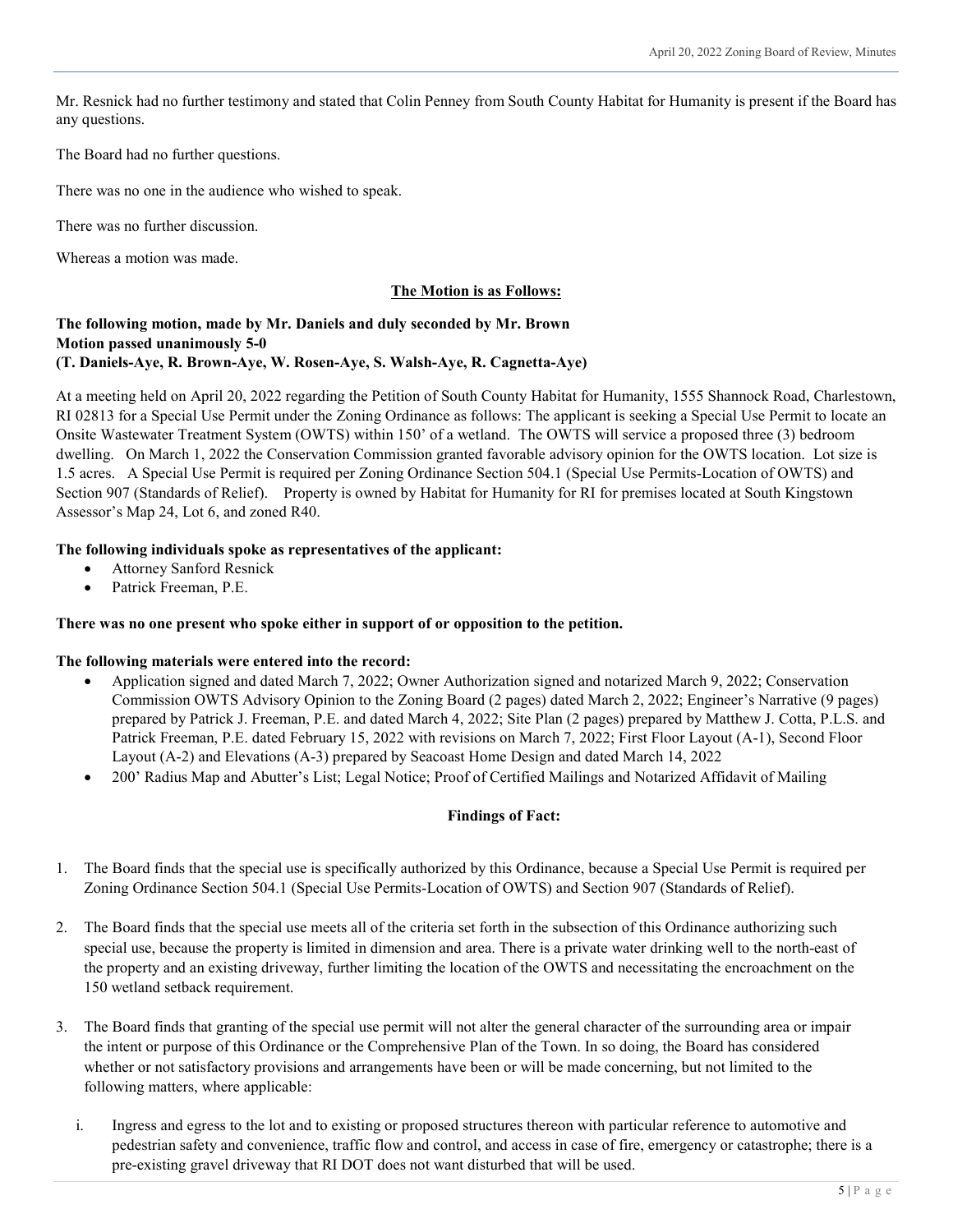- ii. Off-street parking and loading areas where required, with particular attention to the items in subsection A.1., above, and the noise, glare or odor effects of the special use permit on adjoining lots; not applicable.
- iii. Trash, storage and delivery areas with a particular reference to the items in (i) and (ii) above; Utilities, with reference to locations, availability and compatibility; trash, storage and delivery are not applicable.
- iv. Screening and buffering with reference to type, dimensions and character; not applicable.
- v. Signs, if any, and exterior lighting with reference to glare, traffic safety, and compatibility and harmony with lots in the zoning district; not applicable.
- vi. Required yards and other open space; not applicable.
- vii. General compatibility with lots in the same or abutting zoning districts, because the proposed use of the land will be in character with the general area.

#### **Approval is conditional and subject to the following:**

- The Conservation Commission's Advisory Opinion to Zoning conditions, dated March 2, 2022, will be included as part of the Zoning Decision.
- The decision is a Conditional Zoning Approval and is conditioned upon any, if necessary, further RI DEM and/or CRMC approval(s) and will have a two-year expiration from the recorded date per Section 908 of the Zoning Ordinance with the right to extend if necessary.
- **VII. Petition of Patrick Lyons,** 3637B Post Road, Wakefield, RI 02879 for a **Dimensional Variance** under the Zoning Ordinance as follows: The applicant is seeking to construct a 24' x 28' detached residential garage. The garage will be located 11' from the northerly front property line. The required front yard setback is 40'. Relief of 29' is requested. The building height of the garage will be 22'7". The maximum height allowed for accessory structures is 20'. Relief of 2'7" is requested. Lot size is .96 acres. **A Dimensional Variance is required per Zoning Ordinance Section 401 (Schedule of Dimensional Regulations), Section 503.1 (Accessory Structures) and Section 907 (Standards of Relief).** Owner of the property is Patrick J. Lyons for premises located at 3637B Post Road, South Kingstown, Assessor's Map 77-3, Lot 67 and zoned R40.

All documents were entered into record.

Patrick Lyons was present and sworn in.

Mr. Lyons distributed Applicant's Exhibit 1-3.

Mr. Lyons gave a brief history of the parcel, which predates the establishment of Route 1. The lot was subdivided and subject to the condition of having designated open space, which cannot be built on, and effectively cuts the useable lot area in half. He is further hindered because there is a paper road in front of his house which creates a parcel with two front setbacks instead of a front and rear setback; having two fronts establishes greater setbacks. When the original master plan (exhibit 1A) was submitted to the Planning Board for subdivision there was discussion in regards to the location of a proposed garage on one of the parcels; the point being that the garage was always part of the master plan. Once approval was granted by the Planning Board, Mr. Haney met with the prior Building Official and asked about the next steps and was told to have a site plan drawn showing the garage 10' from the rear location, never was he told about having two fronts. The proposed garage will be located on northerly property line which is Mr. Lyons actual back yard. This, however, is now being considered a front yard due to frontage on two roads. Additionally there is a well head located on the lot which also limits where the garage can be located.

Mr. Lyons indicated that since applying for this variance, he has scaled down the height of the garage to a lower pitch, which is more in keeping with the existing area so he is asking for less relief than originally requested. The garage will be used to store an RV so the additional height is required. Everything in regards to the subdivision process was done in compliance with all of the Town regulations, including the required open space which he can't utilize. There is a buffer between his house and Route 1 with a lot of trees in between. Additionally, locating the garage at this location will act as an additional buffer from Route 1.

The Board had no questions.

There was no one present who wished to speak.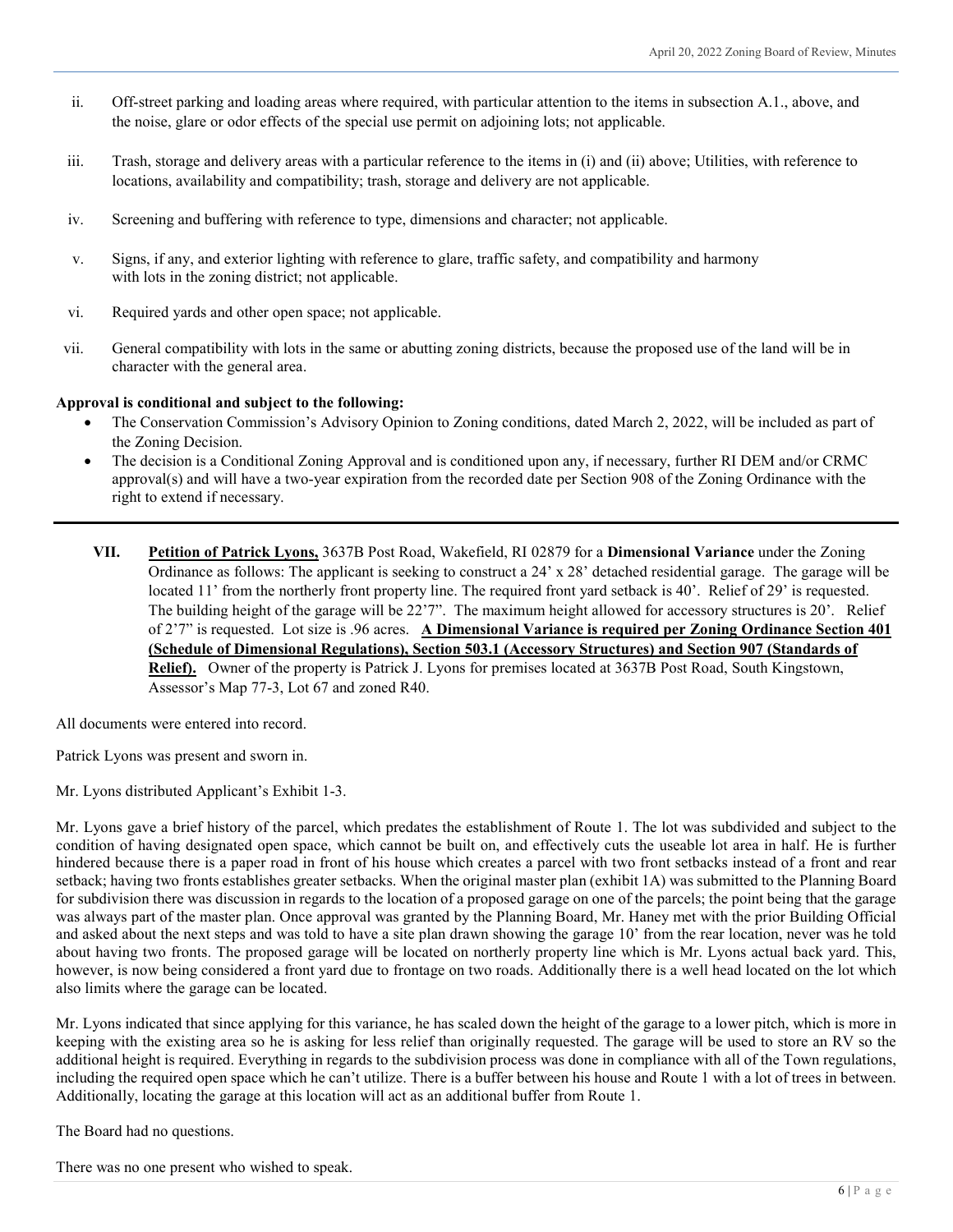Whereas a motion was made.

# **The Motion is as Follows:**

# **The following motion, made by Ms. Walsh and duly seconded by Mr. Rosen Motion passed unanimously: Vote 5-0 (S. Walsh-Aye, W. Rosen-Aye, T. Daniels-Aye, R. Brown-Aye, R. Cagnetta-Aye)**

At a meeting held on April 20, 2022 regarding the Petition of Patrick Lyons, 3637B Post Road, Wakefield, RI 02879 for a Dimensional Variance under the Zoning Ordinance as follows: The applicant is seeking to construct a 24' x 28' detached residential garage. The garage will be located 11' from the northerly front property line. The required front yard setback is 40'. Relief of 29' is requested. The building height of the garage will be 22'7". The maximum height allowed for accessory structures is 20'. Relief of 2'7" is requested. Lot size is .96 acres. A Dimensional Variance is required per Zoning Ordinance Section 401 (Schedule of Dimensional Regulations), Section 503.1 (Accessory Structures) and Section 907 (Standards of Relief). Owner of the property is Patrick J. Lyons for premises located at 3637B Post Road, South Kingstown, Assessor's Map 77-3, Lot 67 and zoned R40.

# **The following individuals spoke as representatives of the applicant:**

Patrick Lyons

#### **There was no one present who spoke either in favor of or opposition to the petition.**

#### **The following materials were entered into the record:**

- Application signed and dated February 28, 2022; Owner Authorization signed and notarized February 28, 2022; Site Plan (1 page) signed and prepared by Richard L. Couchon, PLS, Dowdell Engineering Associates LLC and dated December 3, 2021; Determination of Applicability SERSC (1 page) dated November 5, 2021; Front Elevation (S-1), Left Elevation (S-2), Right Elevation (S-3); Rear Elevation (S-4) and Building Section (S-8) prepared by Everett Skinner IV and dated March 18, 2021
- 200' Radius Map and Abutter's List; Legal Notice; Proof of Certified Mailings and Notarized Affidavit of Mailing
- Correspondence
	- o Matt and Carol Haney, 3637A Post Road

#### **Findings of Fact:**

1. The Board finds that the hardship from which the applicant seeks relief is due to the unique characteristics of the subject land or structure and not to the general characteristics of the surrounding area; and is not due to a physical or economic disability of the applicant, excepting those physical disabilities addressed in § 45-24-30(16), because when the original parcel was subdivided into two lots a large section of the land area was designated as open space which cannot be utilized. Additionally the lot is situated between two roads and therefore has two fronts which have greater setbacks established.

2. The Board finds that that the hardship is not the result of any prior action of the applicant and does not result primarily from the desire of the applicant to realize greater financial gain, because the applicant is simply looking to place a garage on his property to store his RV; of note, a garage was indicated on the Master Plan that went before the Planning Board as part of the subdivision of the original lot.

3. The Board finds that the granting of the requested variance will not alter the general character of the surrounding area or impair the intent or purpose of the zoning ordinance or the comprehensive plan upon which the ordinance is based, because the lot is located in the woods and the proposed garage would fit well within the surrounding area.

4. The Board finds that the relief to be granted is the least relief necessary, because the applicant has made the decision to lower the height of the garage to 21' which would require less relief than originally requested and would keep the overall design in line with his house.

5. The Board finds that that the hardship suffered by the owner of the subject property if the dimensional variance is not granted amounts to more than a mere inconvenience, because without the granting of this relief the applicant would not be able to locate the garage on his property and would have no storage for his RV.

#### **Approval is conditional subject to the following conditions**:

• There are no conditions upon this approval.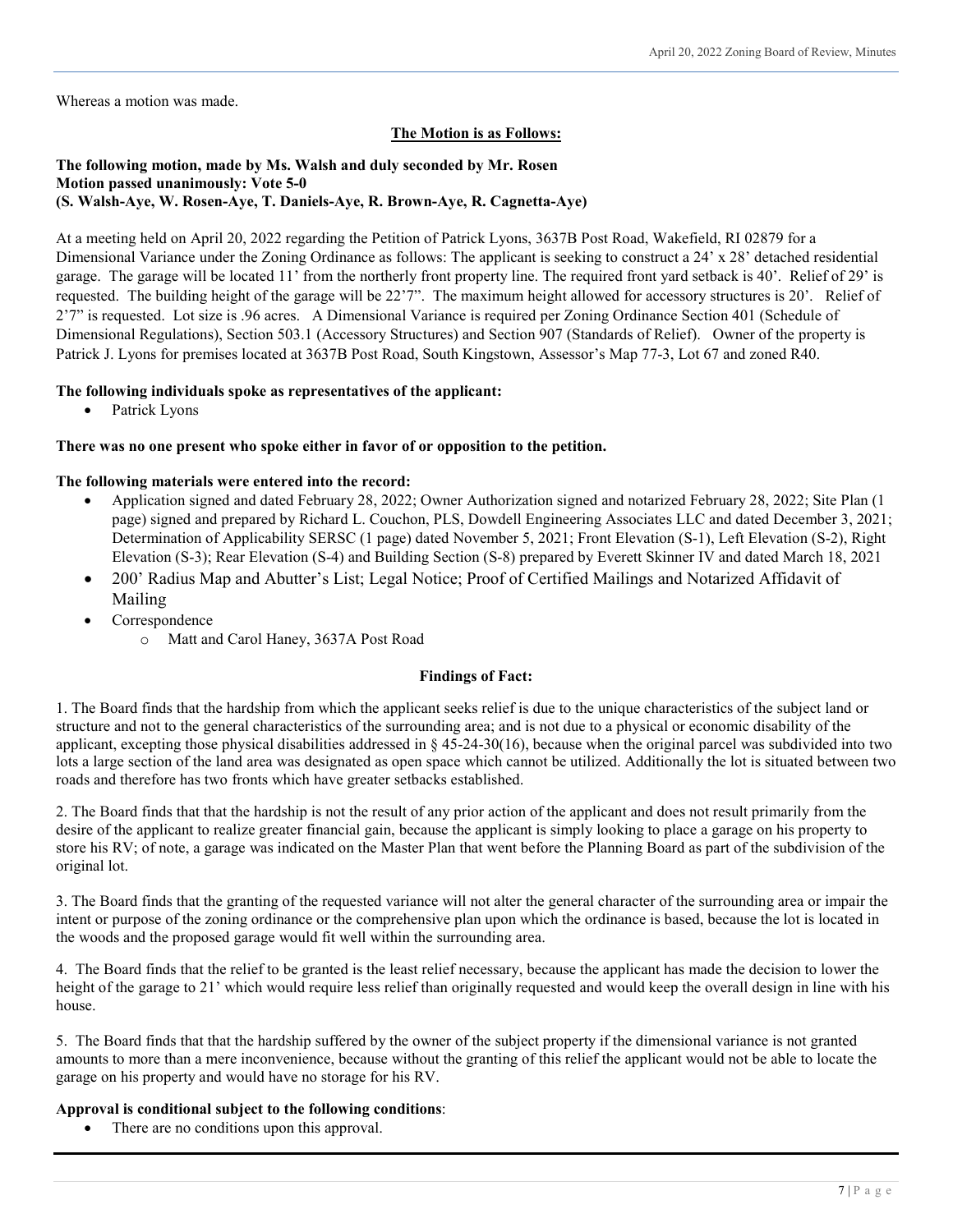**VIII. Continuation of the Petition James Meyer & Maureen Rooney,** 836B Matunuck School House Road, Wakefield, RI 02879 for a **Dimensional Variance** under the Zoning Ordinance as follows: The applicant is seeking to construct a 26' x 36' detached barn for storage of vehicles and farm equipment. The proposed garage will be located 20' from the corner-side property line. The required corner-side setback is 58'. Relief of 38' is requested. Lot size is 1.94 acres. **A Dimensional Variance is required per Zoning Ordinance Section 208 (Non-Conforming Lot of Record – Accessory Building Setback Requirements) and Section 907 (Standards of Relief).** Owner of the property is James T. Meyer & Maureen F. Rooney for premises located at 836B Matunuck School House Road, South Kingstown, Assessor's Map 85-4, Lot 8 and zoned R200.

All the documents were entered into record.

James Meyer was present and sworn in. Laura Krekorian, AIA was present Amy Sonders, PLS was present

Mr. J. Meyer is contending that the creation of the right-of-way created the hardship by making his lot a corner lot with more stringent setbacks. Mr. Meyer indicated that they would like the barn to remain where originally proposed and that at this point they do not have a landscape plan in place.

Ms. Krekorian indicated that the hardship is the 58' corner side setback and the lot is long and narrow so this would place the utilitarian accessory structure in the middle of the front yard. They are trying to keep the open space in the center of the lot and they are trying to place the proposed garage mindfully, where it makes the most since. This house was built in the 1920's and was not always a corner lot. When the land was developed into lots, it was clear that the north side was the front yard and the east and west were meant to be used as side yards, which have a considerably less setback requirements. On this right of way there are currently (4) four accessory structures which are located closer to the property lines then they are requesting. They are proposing 20' from the right of way, which is the side yard setback for this zone. This location is where they believe the proposed garage will function best on the property.

Ms. Sonders passed around pictures of the existing barns that are on the site and of the barn that was demolished in December 2021. She indicated that she is very familiar with the property and has done work on this property for year. The barns predated zoning but they wanted to show that the proposed barn is consistent with the surrounding area.

Ms. Krekorian indicated that the existing barn on the property is a one-story workshop that cannot be driven into. If the proposed barn were located next to the existing barn, it would limit access to the front yard.

Board questions ensued.

Setbacks were reviewed.

Ms. Krekorian indicated that the barn could be moved further north, but that proximity would be more predominant in the neighborhood.

Discussion ensued in regards to other locations on the property the barn could be located and as well as existing driveway locations.

Mr. J. Meyer indicated that the barn would be used for car parking, yard equipment, tools and general area to store material and cleanup of the backyard.

Ms. Krekorian indicated they would be amenable to lighting conditions.

Ms. Sonders indicated that she could work on developing appropriate plantings for screening.

Mr. J. Meyer stated that the sloping of the driveway was designed that any incoming traffic lights would go into the property and not infringe on neighbors.

The applicants had no further testimony at this time.

Mr. Cagnetta asked if anyone in the audience wished to speak.

Henry Meyer, 836D Matunuck School House Road was present and sworn in. Mr. Meyer explained how the residential compound came to be. Up till 1980 most of the property was owned by one entity and setbacks did not apply. The farm used to be an active working farm. Most of the property is currently in a conservation easement. Because the existing buildings were already in place it was difficult to create a right of way, several buildings were also removed. In regards to the meeting minutes of March  $20<sup>th</sup>$  there are some points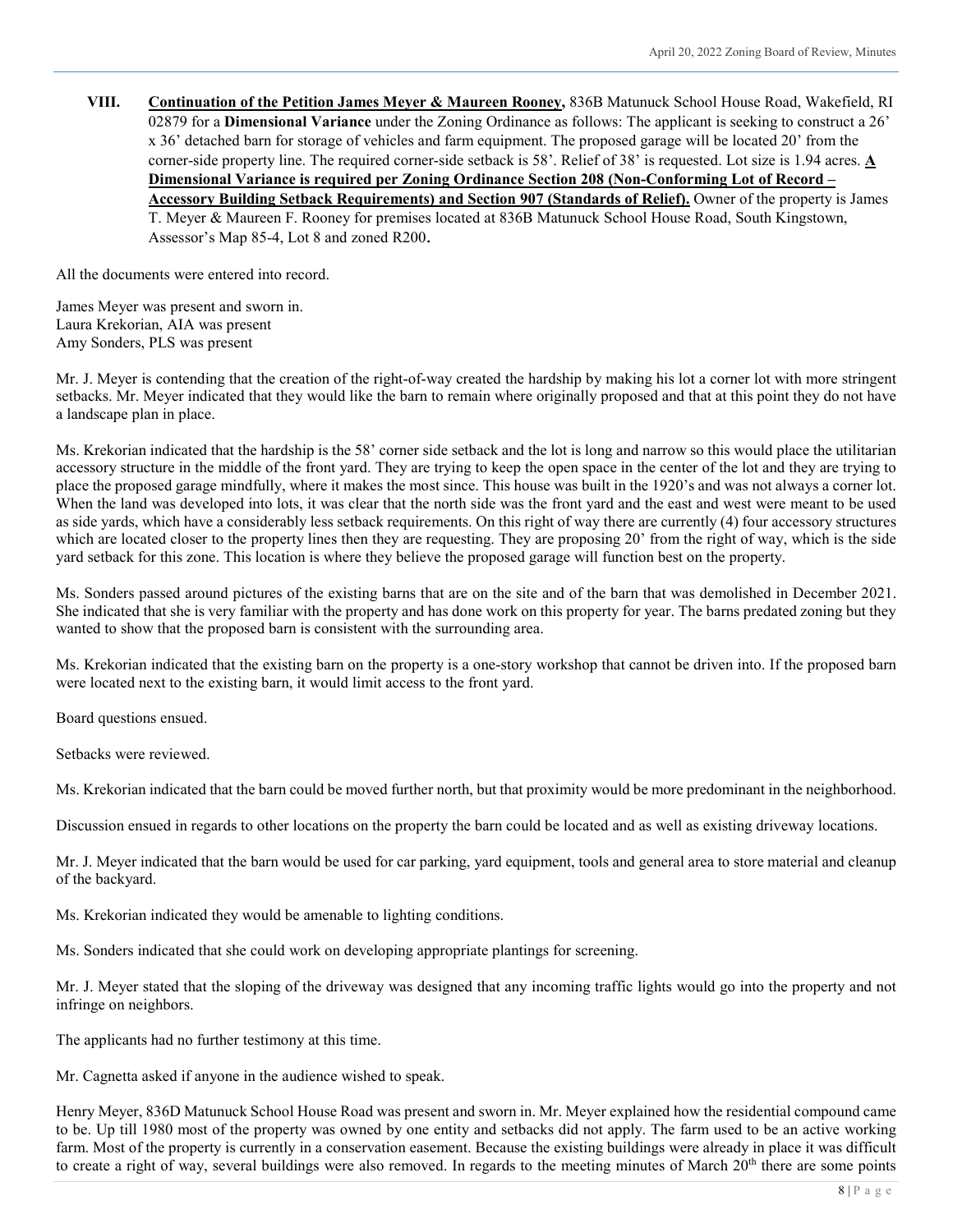mentioned that are not germane to matter at hand. In regards to this location for the barn, he considers it a possibly good location that could, however, be improved to minimize impact on abutters. He would encourage planting as a buffer and that if it were moved slightly to the north it would be more beneficial to other neighbors, the proposed location has no real bearing on his home based on its location. When the property was divided all of the houses were considerably smaller than they are currently and setbacks were not a consideration.

Matthew Meyer was sworn in.

Mr. M. Meyer stated that they are the immediate abutters to this property. They are very concerned about the location of the barn. When reviewing the standards for granting of a dimensional variance they do not believe there are any unique characteristics on this particular piece of property that would warrant the granting of a dimensional variance. Mr. M. Meyer than referenced documents that were submitted showing alternate locations for the barn that would not require dimensional relief. There is no real hardship. The reason they are requesting the barn to be moved further away from their house is due to the noises and activities that they have previously experienced.

Maryann Gaffney was sworn in.

Ms. Gaffney testified that in reviewing the standards for relief she does not feel that there are any unique characteristics to the land. Additionally, the standard stating the least relief necessary, does not apply as there are other locations where the barn could be built without the need for any dimensional relief.

Discussion ensued in regards to distance from the Meyer-Gaffney home to the proposed barn and noise levels.

Mr. M. Meyer reiterated that at the previous meeting alternate locations and planting schedule were asked to be submitted for consideration and nothing new has been submitted. They would much prefer the barn meet the required dimensional setbacks of 58'.

Ms. Gaffney wanted to make sure the pictures that were submitted were part of the record.

Discussion ensued in regards to the right-of-way.

Board questions ensued in regards to possible other locations where the proposed barn could be located to comply with the setbacks.

Mr. Daniels stated that he believed these options should be vetted by the Board in regards to standard of the least relief necessary.

Discussion ensued.

Ms. Goins stated that she believes the alternate locations are relevant because the applicant needs to demonstrate why they cannot comply with the Ordinance and it is the applicant's burden to prove the standard of more than a mere inconvenience.

More discussion ensued.

There was no one else present who wished to speak.

Ms. Sonders indicated that there is currently a fence line that runs along the property and they would have no issues with plantings to be maintained at a minimum of 4' along that fence line to obstruct any headlights. She further reiterated why the applicant does not want to place the garage in the middle of the lot. She believes they have established the applicant's hardship; two (2) front setbacks on a unique established property.

Mr. J. Meyer indicated that when Trustom Pond Road was created that in fact created the hardship.

Mr. Daniels asked for Objector's Exhibit A to be brought up on screen and referenced the relocation of the barn within the setbacks.

Ms. Krekorian stated that if the barn were moved the lot would then have a utilitarian structure located front and center of the front yard which would block the house entirely. Additionally, the proposed barn would clean up some of the material that has previously accumulated along this property line and would improve the general aesthetics of the area.

Discussion ensued in regards to electric service to the barn, and size of the existing barn and existing home.

More discussion ensued in regards to placement of the barn and obstruction of the front yard and view of the existing house.